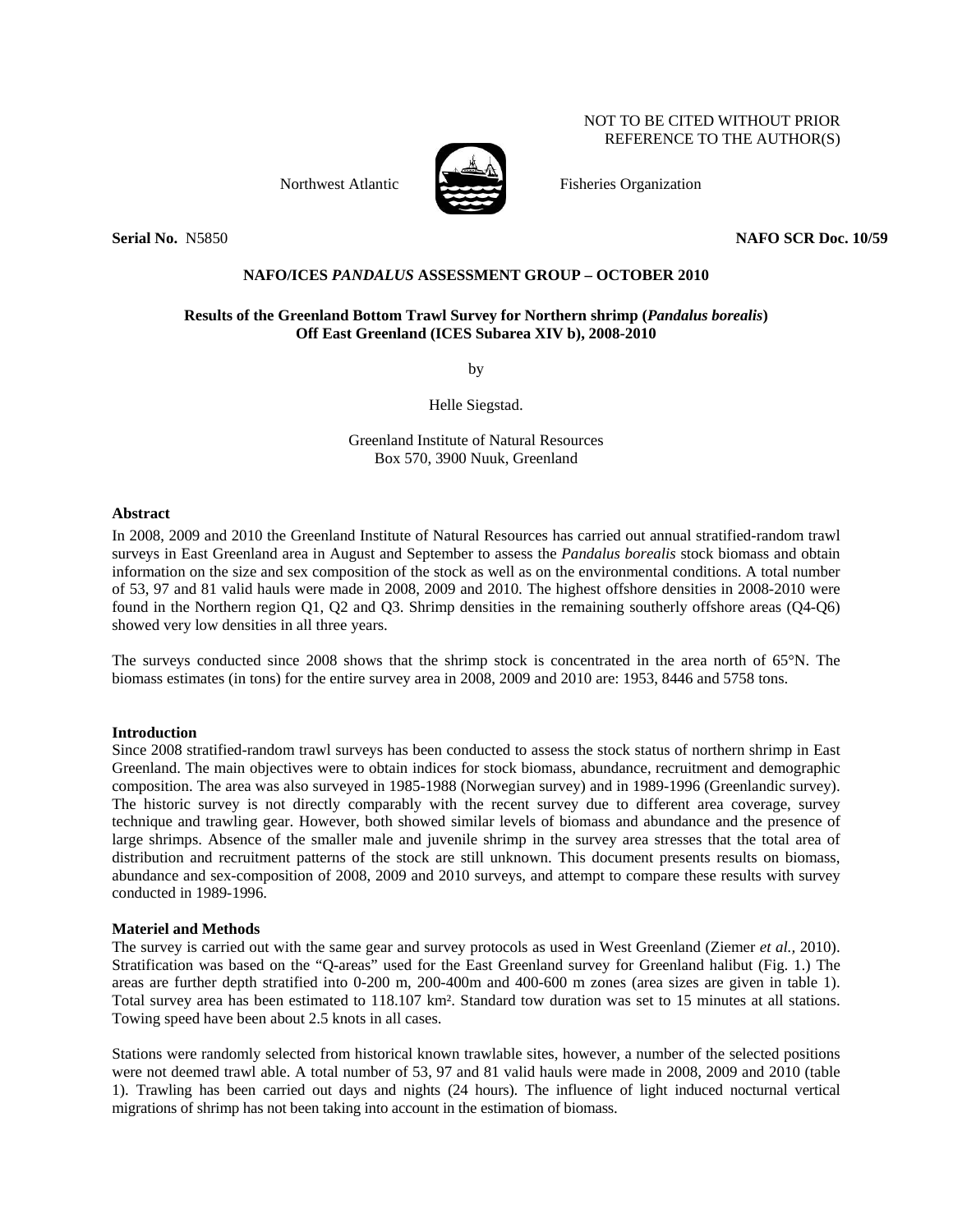#### *Biomass estimation*

For each tow, the catch was divided by the estimated swept area calculated from wingspread and track length to estimate haul by haul biomass density. Mean stratum densities were multiplied by the stratum area to compute stratum biomass, and corresponding coefficients of variation (CV, in %) for each stratum were calculated from the swept area estimate of the biomass (B) and the standard deviation of the density times the stratum area (STD) – see Ziemer et al., 2010 for details.

#### *Demography*

From each catch a sample of about 0.5 to 3 kg of shrimp was taken and sorted to species. All specimens of Northern Shrimp were grouped into males, primiparous and multiparous females based on their sexual characteristics according to Allen (1959) and McCrary (1971). The oblique carapace length (CL) of each shrimp in the sub sample was furthermore measured to the nearest 0.1 mm using callipers.

The West Greenland length-weight relationship (0.000578537\*ShrimpLength\*\*2.9941)/1000) was used on the East Greenland shrimp sample to estimate the female and males' abundance and proportion of females.

#### **Results and Discussion**

*Biomass and Stock composition* 

For all strata biomass estimates have been calculated (Tab.2) on the basis of the nominal swept area. The biomass estimates (in tons) for the entire survey area in 2008, 2009 and 2010 are:

| YEAR | $BIOMASSE +/-$ |      | PROCENT |
|------|----------------|------|---------|
| 2008 | 1953           | 1764 | 90.32   |
| 2009 | 8446           | 3852 | 45.61   |
| 2010 | 5758           | 3928 | 68.22   |

The highest off shore densities in 2008-2010 were found in the Northern region Q1, Q2 and Q3 (Tab. 2). Shrimp densities in the remaining southerly offshore areas (Q4-Q6) showed very low densities in all three years.

Tab. 4 shows the biomass of female and males weighted up to total biomass and the abundance of female and males weighted up to total biomass.

The total number of *Pandalus borealis* (males and females) for 2008, 2009 and 2010 was estimated to 206, 909 and 519 million respectively. The abundance of males in 2010 is 286 million or 56% of total abundance compared to a male proportion on 64% and 75% in 2008 and 2009 respectively.

The demographic structure in East Greenland shows large males with 20 mm CL as the smallest (fig. 2). A calculation of the fishable biomass - as in West Greenland - of individuals equal to and above 17 mm CL has therefore not been calculated.

The female biomass estimates was 942, 2.920 and 3.158 tons in 2008, 2009 and 2010 (tab. 4). The female proportion in 2010 was hence the highest despite a total biomass that decease from 8.446 in 2009 to 5.758 tons in 2010 (or a 30% reduction)

# **Comparison with earlier surveys**

Stratified-random trawl surveys have been carried out in Denmark Strait in 1989-1992 and in 1994-1996 the surveys was conducted by a sampling technique based on the Spline Designer Software System. The surveys in the 1980ties and 1990ties were conducted in the shrimp fishing area North of 65N up to 67N. The recent surveys in 2008 to 2010 covered the shelf area from Cap Farwell to Dorhn area up to 67N. To compare the two survey time series only the areas Q1 and Q2 in the 2008-2010 surveys are used. Table 5 list the biomass estimates, numbers of stations, area covered, cod–end mesh size and survey technique from all surveys in 1980ties and 1990ties and the recent surveys from 2008, 2009 and 2010. It is difficult to compare the different surveys due to different survey technique and trawling gear. However the low biomass estimate and the demographic structure in all surveys is very must in correspondence.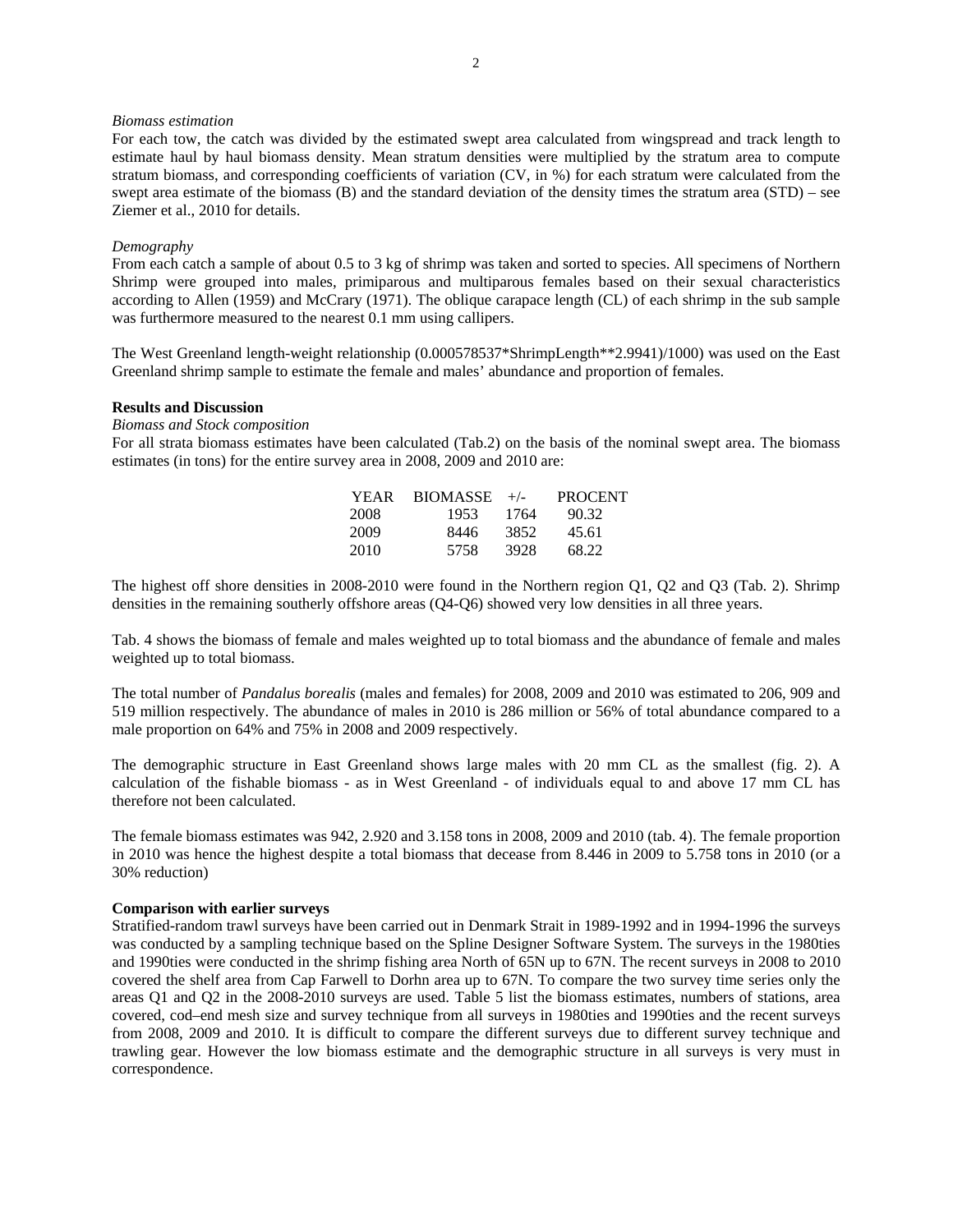# **Conclusions**

The biomass of shrimp in East Greenland in 2010 is estimated to be lower than the 2009 estimate but higher than the 2008 level. The last three years biomass estimate is probably not a reflection of the status of the stock biomass. Absence of the smaller male and juvenile shrimp in the survey area stresses that the total area of distribution and recruitment patterns of the stock are still unknown.

## **References**

ANDERSEN, M., CARLSSON, D. M., and P. KANNEWORFF. 1994. Trawl survey for shrimp (*Pandalus borealis*) in Denmark Strait, 1994. *NAFO SCR Doc*., No. 90, Serial No. N2477.

CARLSSON, D. M. 1996. Trawl survey for shrimp (*Pandalus borealis*) in Denmark Strait, 1996. *NAFO SCR Doc*., No. 116, Serial No. N2813.

CARLSSON, D. M., and P. KANNEWORFF. 1995. Trawl survey for shrimp (*Pandalus borealis*) in Denmark Strait, 1995. *NAFO SCR Doc*., No. 109, Serial No. N2648.

CARLSSON, D. M., and P. KANNEWORFF. 1993. Stratified-Random Trawl Survey for shrimp (*Pandalus borealis*) in Denmark Strait, 1992. *NAFO SCR Doc*., No. 66, Serial No. N2250.

KANNEWORFF,P. and K.M. Lehmann 1993. Stratified-Random Trawl Survey for shrimp (*Pandalus borealis*) in Denmark Strait, 1990. *NAFO SCR Doc*., No. 52, Serial No. N1935.

ZIEMER. N., M. KINGSLEY and H. SIEGSTAD. 2010. Stratified-random trawl survey for shrimp (*Pandalus borealis*) in NAFO Sub area 0+1, in 2010. *NAFO SCR Doc*., No. 057, Serial No. N5848.

Table 1. Stratum, area and numbers of station in 2008, 2009 and 2010.

|                | Stratum                   | Areal  | 2008     | 2009           | 2010           |
|----------------|---------------------------|--------|----------|----------------|----------------|
| Q <sub>1</sub> | 0001-0200                 | 217    | $\theta$ | $\theta$       | $\theta$       |
|                | 0201-0400                 | 35445  | 6        | 21             | 16             |
|                | 0401-0600                 | 6975   | 2        | 1              | 5              |
| Q <sub>2</sub> | 0001-0200                 | 93     | $\theta$ | 1              | 2              |
|                | 0201-0400                 | 7657   | 4        | 7              | 8              |
|                | 0401-0600                 | 1246   | 2        | 3              | $\overline{2}$ |
| Q <sub>3</sub> | 0001-0200                 | 3363   | 2        | 3              | $\overline{4}$ |
|                | 0201-0400                 | 22547  | 5        | 17             | 12             |
|                | 0401-0600                 | 9830   | 5        | 5              | 8              |
| Q <sub>4</sub> | 0001-0200                 | 1337   | $\theta$ | 3              | 1              |
|                | 0201-0400                 | 7770   | 5        | 14             | 6              |
|                | 0401-0600                 | 2054   | 2        | 3              | 1              |
| Q <sub>5</sub> | 0001-0200                 | 469    | 3        | $\overline{2}$ | 2              |
|                | 0201-0400                 | 2785   | 3        | 3              | $\overline{2}$ |
|                | 0401-0600                 | 1819   | 1        | 1              | $\overline{2}$ |
| Q6             | 0001-0200                 | 6307   | 7        | 5              | 5              |
|                | 0201-0400                 | 6130   | 3        | 6              | 4              |
|                | 0401-0600                 | 2063   | 3        | 2              | 1              |
|                | Total areas /<br>stations | 118107 | 53       | 97             | 81             |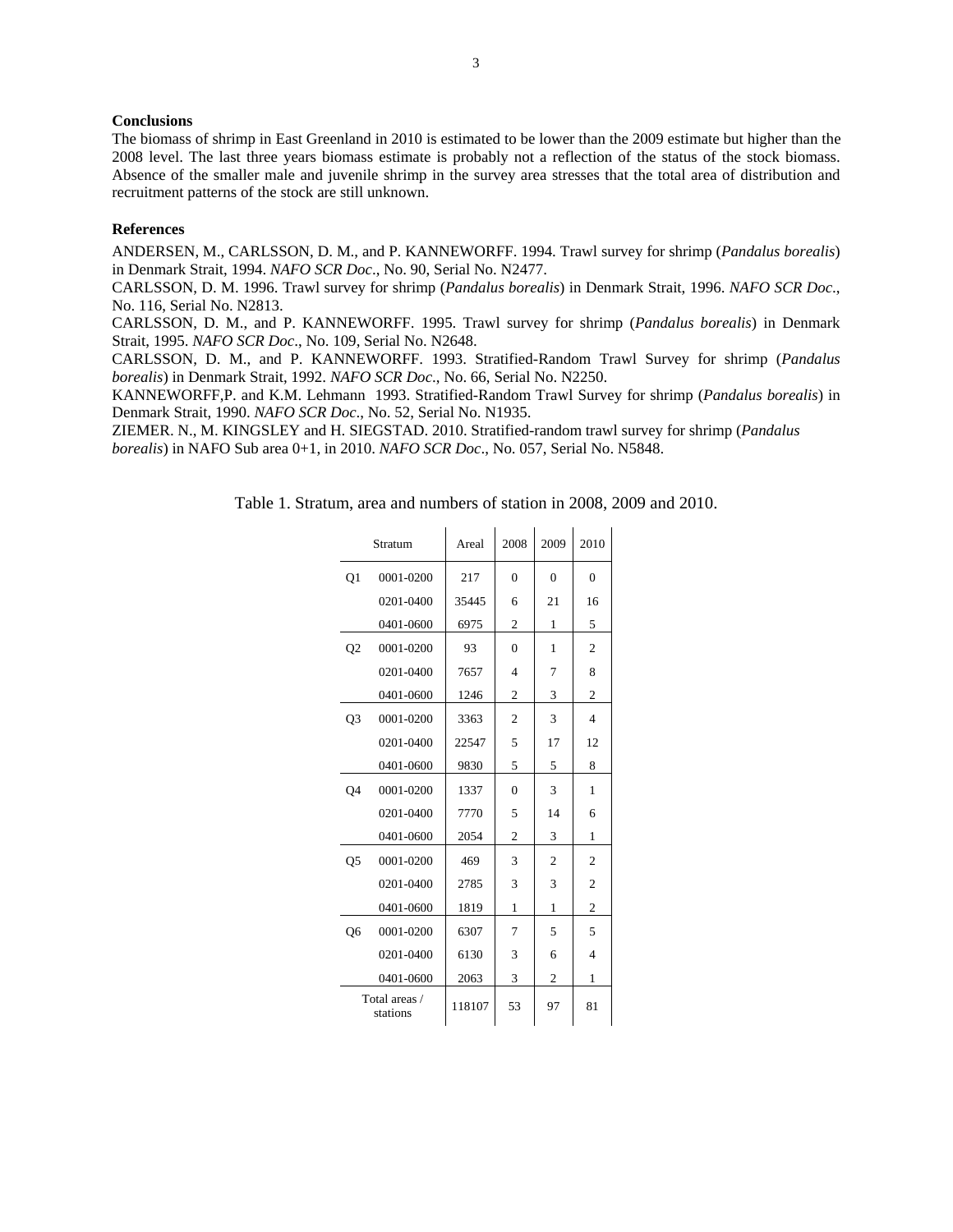| Biomasse (tons) |       |                |       |                |    |                |                 |                    |
|-----------------|-------|----------------|-------|----------------|----|----------------|-----------------|--------------------|
| Year            | Q1    | Q <sub>2</sub> | Q3    | Q4             | Q5 | Q <sub>6</sub> | Total<br>survey | Number<br>of hauls |
| 2008            | 1,591 |                | 312   | $\overline{4}$ | 24 | 15             | 1,953           | 53                 |
| 2009            | 6,945 | 325            | 1,157 |                |    | 17             | 8,446           | 97                 |
| 2010            | 3,814 | 55             | 1,882 |                |    | $\overline{2}$ | 5,758           | 81                 |

Table 2. Biomass(tons) and density (t/ km²) in strata (Q1-Q6).

| Density $(t/km2)$      |        |                |        |              |       |                |                 |                    |
|------------------------|--------|----------------|--------|--------------|-------|----------------|-----------------|--------------------|
| Stratum-<br>Areal/Year | Q1     | Q <sub>2</sub> | Q3     | Q4           | Q5    | Q <sub>6</sub> | Total<br>survey | Number<br>of hauls |
|                        | 42,637 | 8,996          | 35,740 | 11,161       | 5,073 | 14,500         | 118,107         |                    |
| 2008                   | 37     |                | 9      | 0            |       |                | 17              | 53                 |
| 2009                   | 163    | 36             | 32     | $\mathbf{0}$ | 0     |                | 72              | 97                 |
| 2010                   | 89     | 6              | 53     | 0            |       | 0              | 49              | 81                 |

Table 3. Biomass in depth strata in tons and percent.

|                | Stratum                   | Areal  | 2008           | 2009           | 2010           |
|----------------|---------------------------|--------|----------------|----------------|----------------|
| Q1             | 0001-0200                 | 217    |                |                |                |
|                | 0201-0400                 | 35445  | 965            | 5688           | 3451           |
|                | 0401-0600                 | 6975   | 626            | 1257           | 363            |
| Q <sub>2</sub> | 0001-0200                 | 93     |                | $\theta$       | $\theta$       |
|                | 0201-0400                 | 7657   | 7              | 325            | 55             |
|                | 0401-0600                 | 1246   | $\overline{0}$ | $\Omega$       | $\overline{0}$ |
| Q <sub>3</sub> | 0001-0200                 | 3363   | $\theta$       | $\overline{2}$ | $\overline{0}$ |
|                | 0201-0400                 | 22547  | 102            | 874            | 1770           |
|                | 0401-0600                 | 9830   | 209            | 281            | 111            |
| O4             | 0001-0200                 | 1337   |                | $\Omega$       | $\theta$       |
|                | 0201-0400                 | 7770   | $\Omega$       | $\Omega$       | $\theta$       |
|                | 0401-0600                 | 2054   | 4              | 1              | 1              |
| Q <sub>5</sub> | 0001-0200                 | 469    | $\Omega$       | $\theta$       | $\theta$       |
|                | 0201-0400                 | 2785   | 22             | $\theta$       | 3              |
|                | 0401-0600                 | 1819   | 2              | 1              | $\overline{0}$ |
| Q6             | 0001-0200                 | 6307   | $\Omega$       | 11             | 1              |
|                | 0201-0400                 | 6130   | $\theta$       | 4              | 1              |
|                | 0401-0600                 | 2063   | 15             | 2              | 1              |
|                | Total areas /<br>stations | 118107 | 1952           | 8446           | 5757           |

|                | Stratum                   | Areal  | 2008  | 2009  | 2010  |
|----------------|---------------------------|--------|-------|-------|-------|
| O1             | 0001-0200                 | 217    |       |       |       |
|                | 0201-0400                 | 35445  | 49.4% | 67.3% | 59.9% |
|                | 0401-0600                 | 6975   | 32.1% | 14.9% | 6.3%  |
| Q <sub>2</sub> | 0001-0200                 | 93     |       | 0%    | 0%    |
|                | 0201-0400                 | 7657   | 0.4%  | 3.8%  | 1.0%  |
|                | 0401-0600                 | 1246   | 0%    | 0%    | 0%    |
| O <sub>3</sub> | 0001-0200                 | 3363   | 0%    | 0%    | 0%    |
|                | 0201-0400                 | 22547  | 5.2%  | 10.3% | 30.7% |
|                | 0401-0600                 | 9830   | 10.7% | 3.3%  | 1.9%  |
| Q <sub>4</sub> | 0001-0200                 | 1337   |       | 0%    | 0%    |
|                | 0201-0400                 | 7770   | 0%    | 0%    | 0%    |
|                | 0401-0600                 | 2054   | 0.2%  | 0%    | 0%    |
| Q5             | 0001-0200                 | 469    | 0%    | 0%    | 0%    |
|                | 0201-0400                 | 2785   | 1.1%  | 0%    | 0.1%  |
|                | 0401-0600                 | 1819   | 0.1%  | 0%    | 0%    |
| Q6             | 0001-0200                 | 6307   | 0%    | 0.1%  | 0%    |
|                | 0201-0400                 | 6130   | 0%    | 0%    | 0%    |
|                | 0401-0600                 | 2063   | 0.8%  | 0%    | 0%    |
|                | Total areas /<br>stations | 118107 | 1     | 1     | 1     |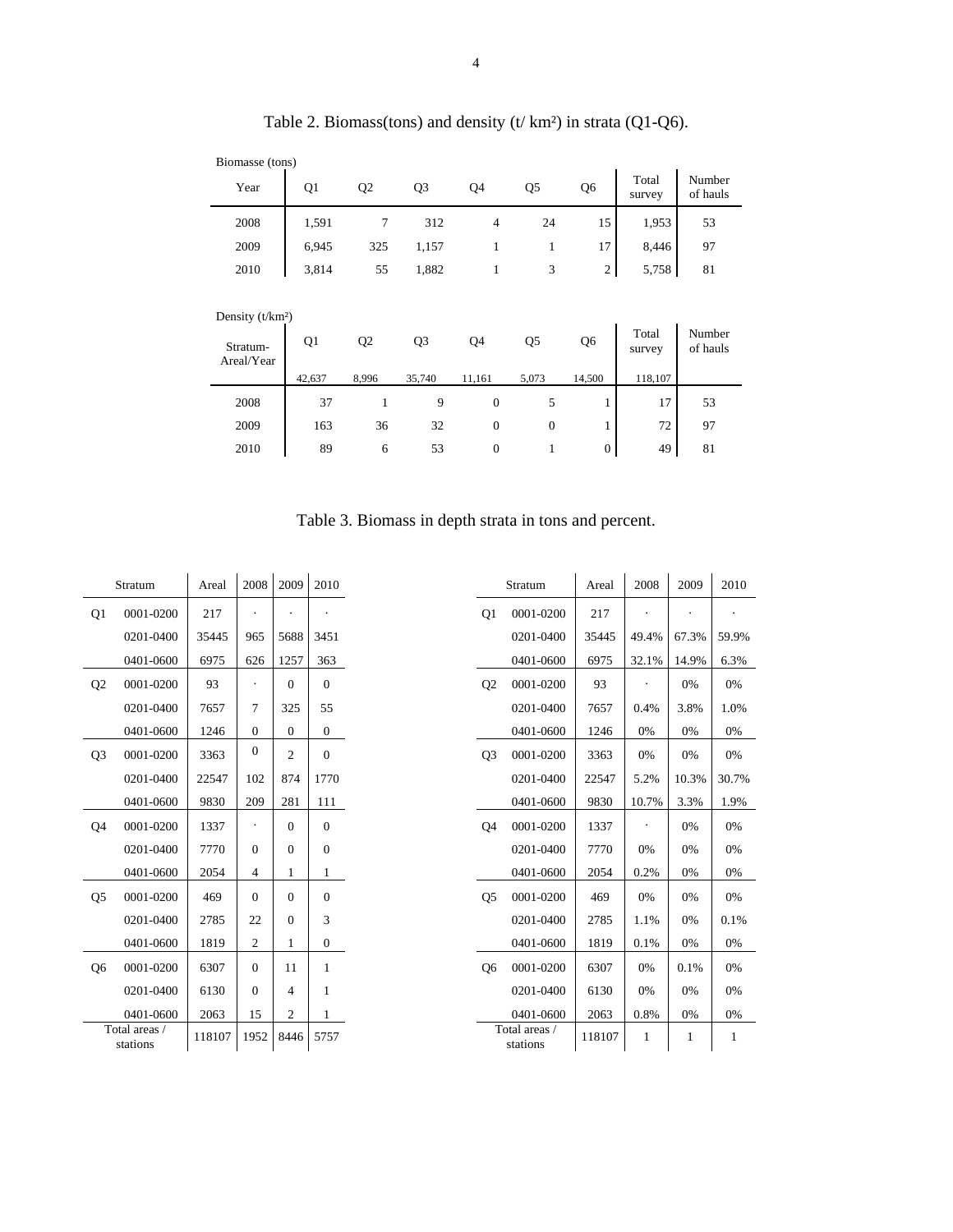| Biomass in tons | Female | Males | Total | Biomass in tons | Female | Males |
|-----------------|--------|-------|-------|-----------------|--------|-------|
| 2008            | 942    | 1011  | 1,953 | 2008            | 48%    | 52%   |
| 2009            | 2920   | 5526  | 8,446 | 2009            | 35%    | 65%   |
| 2010            | 3158   | 2600  | 5,758 | 2010            | 55%    | 45%   |

Table 4. Female and male: biomass (tons) and abundance ('000000). Weighted up to total biomass.

| Abundance<br>weighted up<br>(000000) | Female | Males | Total | Abundance<br>weighted up<br>(000000) | Female | Males |
|--------------------------------------|--------|-------|-------|--------------------------------------|--------|-------|
| 2008                                 | 74     | 132   | 206   | 2008                                 | 36%    | 64%   |
| 2009                                 | 226    | 683   | 909   | 2009                                 | 25%    | 75%   |
| 2010                                 | 230    | 289   | 519   | 2010                                 | 44%    | 56%   |

Table 5. Two Greenlandic surveys from 1989-1996 and 2008-2010 for comparision.

| $Q1-Q2$<br>(North for<br>65) | <b>Biomass</b> | No.<br>Station | Area   | $Cod-$<br>end | Surveymethode               |
|------------------------------|----------------|----------------|--------|---------------|-----------------------------|
| 1989                         | 4.879          | 87             | 33,971 | 44            | Stratified random technique |
| 1990                         | 1,860          | 99             | 33,971 | 44            | Stratified random technique |
| 1991                         |                |                |        |               |                             |
| 1992                         | 1,044          | 37             | 43,439 | 44            | Stratified random technique |
| 1993                         |                |                |        |               |                             |
| 1994                         | 3,800          | 69             |        | 20            | Spline Designer Designer    |
| 1995                         | 4,558          | 72             |        | 20            | Spline Designer Designer    |
| 1996                         | No estimate    | 40             |        | 20            | Spline Designer Designer    |
| 1997                         |                |                |        |               |                             |
| 1998                         |                |                |        |               |                             |
| 1999                         |                |                |        |               |                             |
| 2000                         |                |                |        |               |                             |
| 2001                         |                |                |        |               |                             |
| 2002                         |                |                |        |               |                             |
| 2003                         |                |                |        |               |                             |
| 2004                         |                |                |        |               |                             |
| 2005                         |                |                |        |               |                             |
| 2006                         |                |                |        |               |                             |
| 2007                         |                |                |        |               |                             |
| 2008                         | 1,598          | 20             | 51,633 | 20            | Stratified random technique |
| 2009                         | 7,270          | 47             | 51,633 | 20            | Stratified random technique |
| 2010                         | 3,869          | 45             | 51,633 | 20            | Stratified random technique |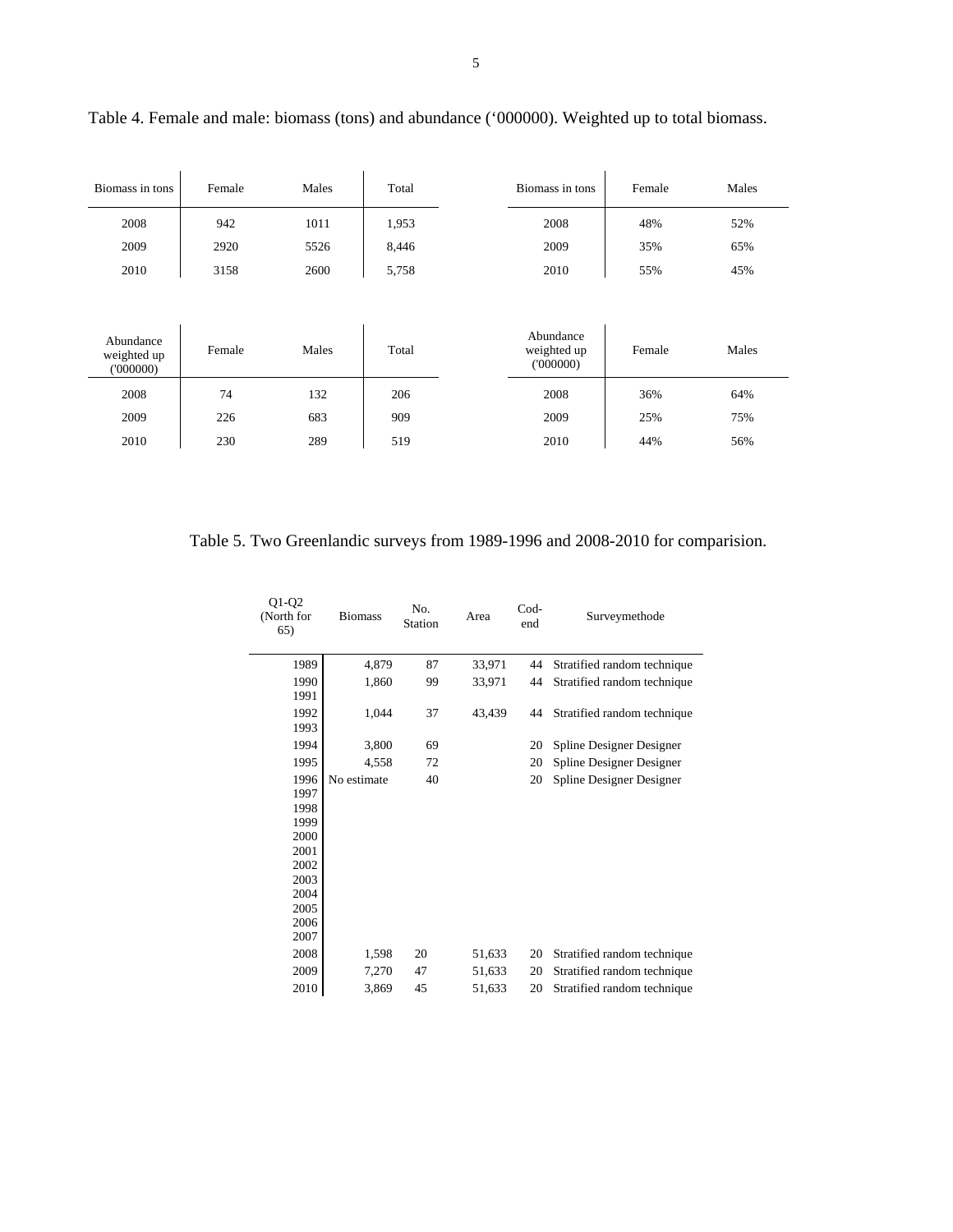

Fig.1. Shrimp densitet in surveyarea in 2008, 2009 and 2010.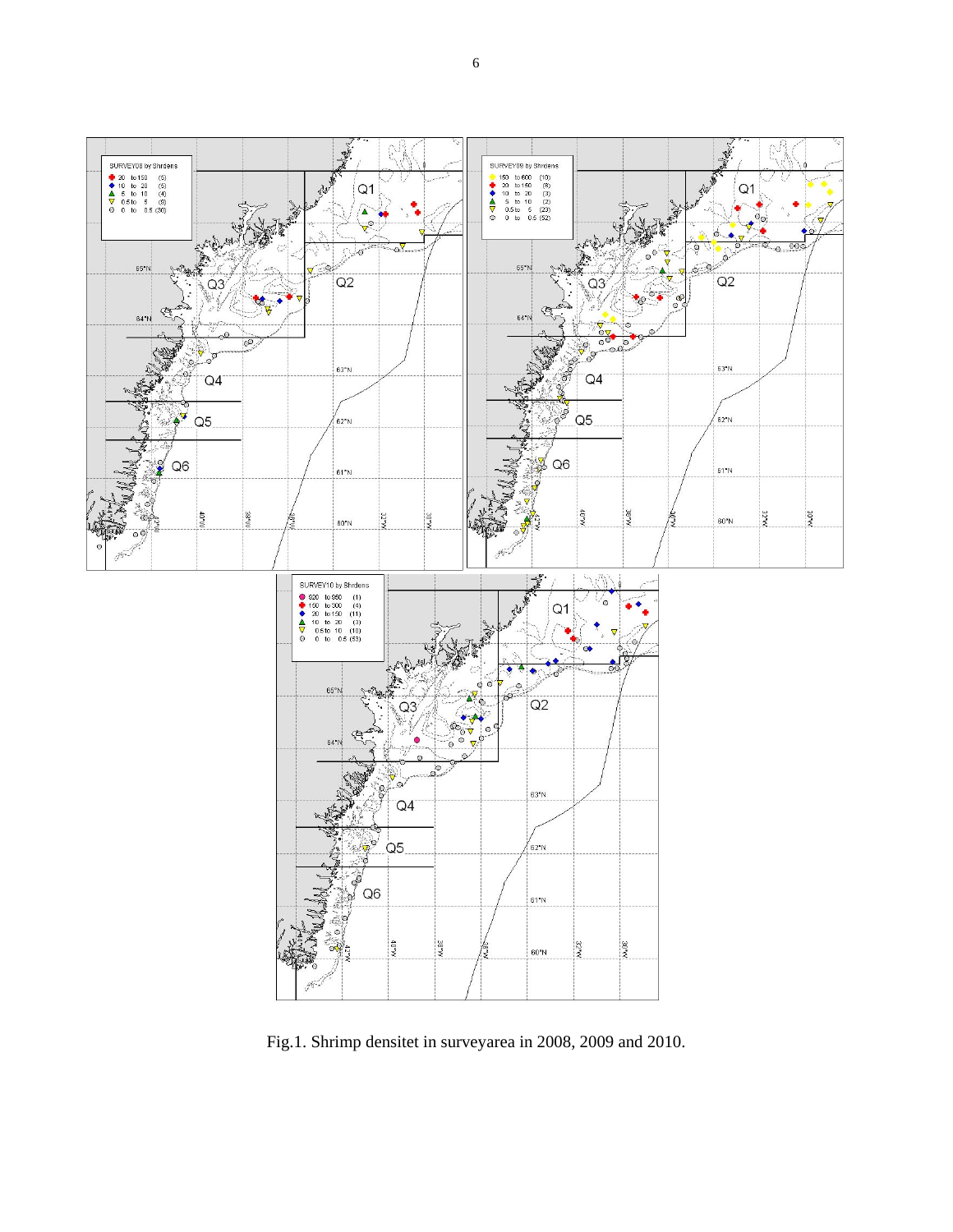

Fig.2. Numbers of shrimp by length group (CL)in the total survey area in 2008, 2009 and 2010, based on pooling of samples weighted by catch and stratum area.



Fig.3. Biomass from two different surveys series from 1989-1995 and 2008-2010 for the areas North of 65°N and stratumarea Q1 and Q2 for comparison.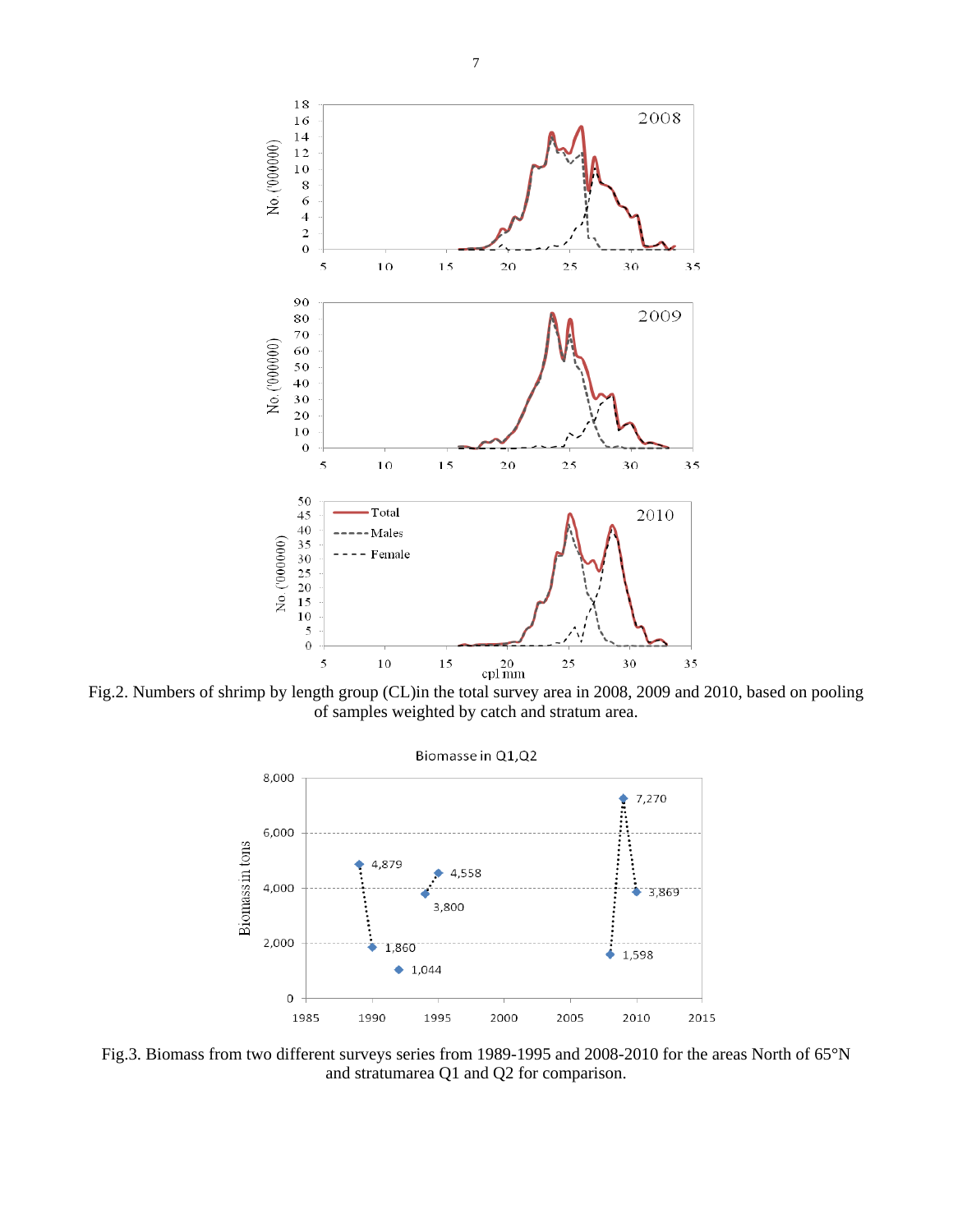

Fig. 4. Abundance of males and females in two different surveys series from 1989-1995 and 2008-2010 for the areas North of 65°N.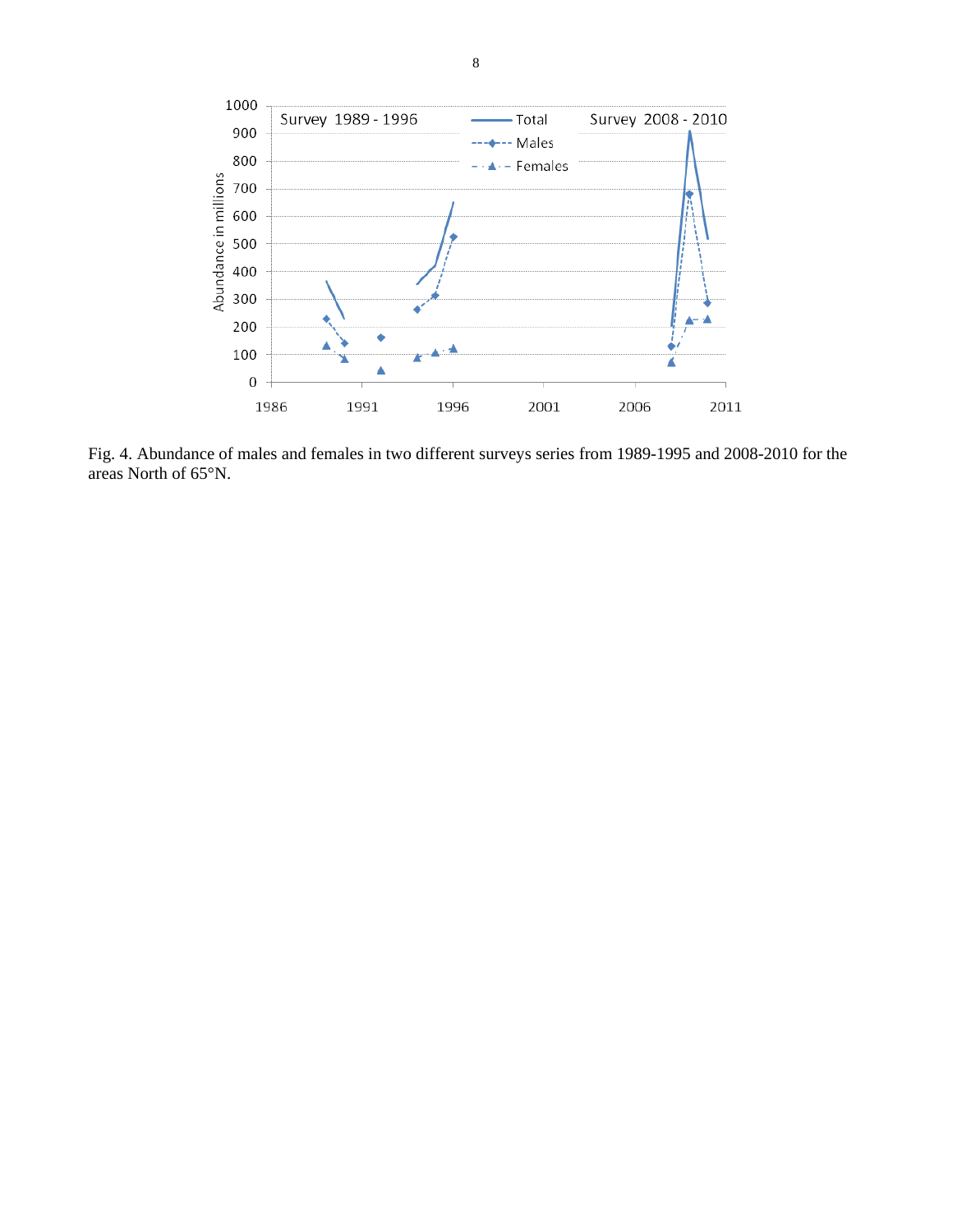# Appendix 1: data from 2010, 2009 and 2008

| SURVEY 2010                      |                          |                | STATION LIST, PAAMIUT |                |
|----------------------------------|--------------------------|----------------|-----------------------|----------------|
| Stratum &                        | FixPos-                  |                | Mean Haul             | P.bor. catch   |
| Station number                   | identifier               | depth          | duration              | kg.            |
| <u>.</u>                         |                          |                |                       |                |
| Stratum: Q1-2<br>2010-PA-04-118  | Q102010400               | 287.5          | 15                    | 0.000          |
| 2010-PA-04-104                   | <b>JS114</b>             | 363.0          | 15                    | 0.000          |
| 2010-PA-04-117                   | JT101                    | 319.5          | 15                    | 0.011          |
| 2010-PA-04-103                   | JT114                    | 320.0          | 15                    | 0.000          |
| 2010-PA-04-084                   | JV113                    | 322.0          | 15                    | 0.000          |
| 2010-PA-04-111                   | JX107                    | 356.5          | 15                    | 7.288          |
| 2010-PA-04-090                   | KG110                    | 297.5          | 15                    | 2.414          |
| 2010-PA-04-114                   | JZ104                    | 292.0          | 15                    | 4.113          |
| 2010-PA-04-113                   | Q102010400               | 270.5          | 15                    | 7.350          |
| 2010-PA-04-085<br>2010-PA-04-115 | JZ115<br>Q102010400      | 279.0<br>297.5 | 15<br>15              | 0.000<br>4.637 |
| 2010-PA-04-086                   | KB117                    | 282.5          | 14                    | 0.078          |
| 2010-PA-04-087                   | KE117                    | 319.5          | 15                    | 8.852          |
| 2010-PA-04-089                   | KF114                    | 313.0          | 15                    | 8.394          |
| 2010-PA-04-088                   | KF123                    | 353.0          | 15                    | 4.725          |
| 2010-PA-04-091                   | KH113                    | 368.5          | 15                    | 4.737          |
| .                                |                          |                |                       |                |
| Stratum: 01-4                    |                          |                |                       |                |
| 2010-PA-04-105                   | JT101                    | 416.5          | 15                    | 0.000          |
| 2010-PA-04-110                   | JV107                    | 421.5          | 15                    | 2.387          |
| 2010-PA-04-099<br>2010-PA-04-095 | Q104010600               | 406.0<br>500.5 | 15                    | 3.057          |
| 2010-PA-04-093                   | Q104010600<br>Q104010600 | 455.5          | 15<br>15              | 0.141<br>3.670 |
| . <u>.</u> .                     |                          |                |                       |                |
| Stratum: Q2-0                    |                          |                |                       |                |
| 2010-PA-05-022                   | JR097                    | 172.5          | 15                    | 0.000          |
| 2010-PA-05-021                   | <b>JS098</b>             | 183.0          | 15                    | 0.000          |
| --------------                   |                          |                |                       |                |
| Stratum: Q2-2                    |                          |                |                       |                |
| 2010-PA-04-068                   | Q202010400               | 325.5          | 15                    | 0.000          |
| 2010-PA-05-025                   | Q202010400               | 281.5          | 15                    | 0.060          |
| 2010-PA-04-069                   | JN095                    | 337.0          | 15                    | 0.000          |
| 2010-PA-04-077                   | JR103                    | 312.5          | 15                    | 0.000          |
| 2010-PA-05-024<br>2010-PA-05-023 | Q202010400<br>0202010400 | 344.0<br>285.5 | 15<br>15              | 1.670<br>0.342 |
| 2010-PA-04-083                   | <b>JS111</b>             | 384.5          | 15                    | 0.000          |
| 2010-PA-04-106                   | JR112                    | 368.5          | 15                    | 0.000          |
| .                                |                          |                |                       |                |
| Stratum:<br>$Q2 - 4$             |                          |                |                       |                |
| 2010-PA-04-067                   | Q204010600               | 454.0          | 15                    | 0.000          |
| 2010-PA-04-076                   | JR102                    | 492.0          | 15                    | 0.000          |
| ------------------               |                          |                |                       | .              |
| Stratum: Q3-0                    |                          |                |                       |                |
| 2010-PA-04-061                   | JF084                    | 151.5          | 15                    | 0.000          |
| 2010-PA-05-043                   | JF084                    | 156.5<br>184.0 | 15                    | 0.000          |
| 2010-PA-05-029<br>2010-PA-05-030 | JL089<br>JK089           | 185.0          | 15<br>15              | 0.009<br>0.000 |
| .                                |                          |                |                       |                |
| Stratum: Q3-2                    |                          |                |                       |                |
| 2010-PA-04-047                   | JA078                    | 241.5          | 15                    | 0.000          |
| 2010-PA-04-053                   | Q302010400               | 312.0          | 14                    | 0.000          |
| 2010-PA-04-054                   | JD088                    | 369.0          | 15                    | 0.000          |
| 2010-PA-05-044                   | JE077                    | 339.0          | 15                    | 28.179         |
| 2010-PA-04-064                   | 0302010400               | 378.0          | 15                    | 0.015          |
| 2010-PA-04-066                   | JF090                    | 351.0          | 15                    | 0.141          |
| 2010-PA-04-063                   | JG085                    | 249.5          | 16                    | 0.022          |
| 2010-PA-05-036<br>2010-PA-05-040 | JG091                    | 377.5          | 15                    | 0.000          |
| 2010-PA-05-028                   | Q302010400<br>JM087      | 328.0<br>234.0 | 15<br>15              | 0.226<br>0.052 |
| 2010-PA-05-027                   | <b>JN088</b>             | 236.5          | 15                    | 0.000          |
|                                  |                          |                |                       | 0.000          |
|                                  |                          |                |                       |                |
| Stratum: 03-4                    |                          |                |                       |                |
| 2010-PA-04-056                   | JD083                    | 459.0          | 15                    | 0.000          |
| 2010-PA-04-055                   | JE085                    | 416.0          | 15                    | 0.016          |
| 2010-PA-04-065                   | JE089                    | 447.5          | 15                    | 0.000          |
| 2010-PA-05-042                   | Q304010600 424.5         |                | 15                    | 0.000          |
| 2010-PA-05-041                   | JH086                    | 452.0          | 15                    | 0.799          |
| 2010-PA-05-038<br>2010-PA-05-037 | JH088<br>JH089           | 582.5<br>530.5 | 15<br>15              | 0.641          |
| 2010-PA-05-031                   | JL086                    | 427.5          | 15                    | 1.113<br>0.663 |
|                                  |                          |                |                       |                |
| Stratum: Q4-0                    |                          |                |                       |                |
| 2010-PA-04-043 HT071             |                          | 190.0          | 15                    | 0.000          |
|                                  |                          |                |                       |                |
| Stratum: 04-2                    |                          |                |                       |                |
| 2010-PA-04-037                   | Q402010400 219.0         |                | 15                    | 0.000          |
| 2010-PA-04-042                   | HR071                    | 251.5          | 15                    | 0.000          |
| 2010-PA-04-044                   | HT075                    | 369.0          | 15                    | 0.000          |
| 2010-PA-04-049                   | <b>HX080</b>             | 223.0          | 15                    | 0.000          |
| 2010-PA-04-046                   | HZ075                    | 258.5          | 8<br>15               | 0.000          |
| 2010-PA-04-050<br>2010-PA-04-051 | HZ081<br>HZ084           | 219.5<br>312.5 | $\overline{7}$        | 0.000<br>0.000 |
|                                  |                          |                |                       |                |
| Stratum: Q4-4                    |                          |                |                       |                |
| 2010-PA-04-045 HV073 489.0 15    |                          |                |                       | 0.015          |

| Stratum: 05-0  |                  |         |    |       |
|----------------|------------------|---------|----|-------|
| 2010-PA-04-019 | <b>HH069</b>     | 192.0   | 14 | 0.007 |
| 2010-PA-04-035 | <b>HK070</b>     | 160.0   | 15 | 0.000 |
| Stratum: 05-2  |                  |         |    |       |
| 2010-PA-04-017 | 0502010400 334.5 |         | 15 | 0.000 |
| 2010-PA-04-018 | HG069            | 228.5   | 15 | 0.062 |
| Stratum: 05-4  |                  |         |    |       |
| 2010-PA-04-021 | 0504010600 422.0 |         | 15 | 0.008 |
| 2010-PA-04-038 | HK071            | 458.0   | 15 | 0.000 |
| Stratum: 06-0  |                  |         |    |       |
| 2010-PA-04-001 | GH060            | 164.0   | 16 | 0.000 |
| 2010-PA-04-004 | GL063            | 166.5   | 15 | 0.006 |
| 2010-PA-04-005 | 0600010200       | 184.0   | 14 | 0.017 |
| 2010-PA-04-009 | GP964            | 176.5   | 15 | 0.004 |
| 2010-PA-04-012 | HA067            | 191.5   | 16 | 0.000 |
| Stratum: 06-2  |                  |         |    |       |
| 2010-PA-04-006 | GL064            | 292.5 8 |    | 0.006 |
| 2010-PA-04-010 | GS065            | 206.0   | 15 | 0.000 |
| 2010-PA-04-013 | HB067            | 222.5   | 9  | 0.000 |
| 2010-PA-04-014 | <b>HB068</b>     | 235.0   | 15 | 0.000 |
| Stratum: 06-4  |                  |         |    |       |
| 2010-PA-04-011 | GX066            | 503.5   | 15 | 0.012 |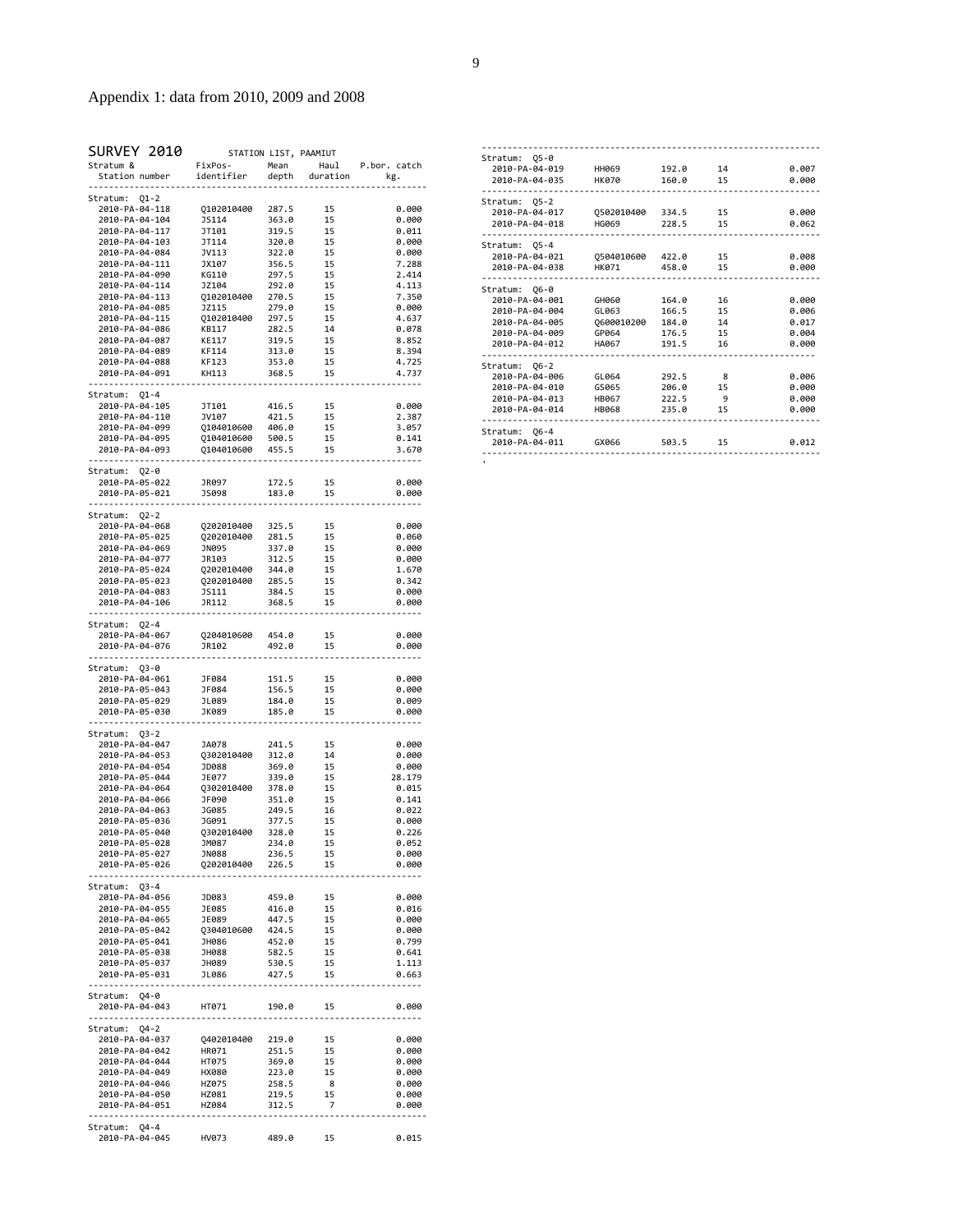| , STRATUM              | SQKM  |   |         |         | BIOMASS IN STRATA |        |
|------------------------|-------|---|---------|---------|-------------------|--------|
| SFE'2010,              |       |   |         |         |                   |        |
|                        |       |   |         |         |                   |        |
|                        |       |   |         |         |                   |        |
| ,AREA Q1               | 35662 |   |         |         |                   |        |
| ,201-400 M             |       | J | 3451.3, | 16,     | 3579.2,           | 103.7, |
| ,AREA Q1               | 6975  |   |         |         |                   |        |
| ,401-600 M             |       |   | 363.1,  | 5,      | 323.1,            | 89.0,  |
| ,AREA Q2               | 93    |   |         |         |                   |        |
|                        |       |   |         |         |                   |        |
| ,001-200 M             |       |   | 0.0,    | 2,      | 0.0,              |        |
| ,AREA Q2               | 7657  |   |         |         |                   |        |
| ,201-400 M             |       |   | 55.4,   | 8,      | 122.7,            | 221.5, |
| ,AREA Q2               | 1246  |   |         |         |                   |        |
| ,401-600 M             |       |   | 0.0,    | 2,      | 0.0,              |        |
| ,AREA Q3               | 3363  |   |         |         |                   |        |
| ,001-200 M             |       |   | 0.3,    | 4,      | 0.5,              | 200.0, |
| ,AREA Q3               | 22547 |   |         |         |                   |        |
|                        |       |   | 1769.8, | 12,     | 6031.7,           | 340.8, |
| ,201-400 M             |       |   |         |         |                   |        |
| ,AREA Q3               | 9830  |   |         |         |                   |        |
| ,401-600 M             |       |   | 111.5,  | 8,      | 122.8,            | 110.2, |
| ,AREA Q4               | 1337  |   |         |         |                   |        |
| ,001-200 M             |       |   | 0.0,    | 1,      | . .               |        |
| ,AREA Q4               | 7770  |   |         |         |                   |        |
| ,201-400 M             |       |   | 0.0,    | 7,      | 0.0,              |        |
| ,AREA Q4               | 2054  |   |         |         |                   |        |
|                        |       |   | 1.0,    |         |                   |        |
| ,401-600 M             |       |   |         | 1,      | ٠,                |        |
| ,AREA Q5               | 469   |   |         |         |                   |        |
| ,001-200 M             |       |   | 0.1,    | 2,      | 0.1,              | 141.4, |
| ,AREA Q5               | 2785  |   |         |         |                   |        |
| , 201-400<br>M         |       |   | 3.0,    | 2,      | 4.2,              | 141.4, |
| ,AREA Q5               | 1819  |   |         |         |                   |        |
| ,401-600<br>M          |       |   | 0.2,    | 2,      | 0.3,              | 141.4, |
| ,AREA Q6               | 6307  |   |         |         |                   |        |
|                        |       |   |         |         |                   |        |
| ,001-200 M             |       |   | 1.2,    | 5,      | 1.6,              | 130.2, |
| ,AREA Q6               | 6130  |   |         |         |                   |        |
| , 201-400<br>M         |       |   | 0.6,    | 4.      | 1.2,              | 200.0, |
|                        |       |   |         |         |                   |        |
|                        | 2063  |   |         |         |                   |        |
| ,AREA Q6<br>401-600 M  |       |   | 0.7,    |         |                   |        |
|                        |       |   |         | 1,      |                   |        |
|                        |       |   |         |         |                   |        |
| , STRATUM              | SQKM  |   |         |         | DENSITY IN STRATA |        |
|                        |       |   |         |         |                   |        |
|                        |       |   | KG      | ,HAULS, | Std               |        |
|                        |       |   |         |         |                   |        |
| ,AREA Q1               | 35662 |   |         |         |                   |        |
| , 201-400<br>м         |       |   | 96.8,   | 16,     | 100.4,            | 103.7, |
|                        |       |   |         |         |                   |        |
| ,AREA Q1               | 6975  |   |         |         |                   |        |
| ,401-600<br>M          |       |   | 52.1,   | 5,      | 46.3,             | 89.0,  |
| ,AREA Q2               | 93    |   |         |         |                   |        |
| ,001-200<br>м          |       |   | 0.0,    | 2,      | 0.0,              |        |
| ,AREA Q2               | 7657  |   |         |         |                   |        |
| , 201-400<br>м         |       |   | 7.2,    | 8,      | 16.0,             | 221.5, |
| ,AREA Q2               | 1246  |   |         |         |                   |        |
| м                      |       |   |         |         | 0.0,              |        |
| ,401-600               |       |   | 0.0,    | 2,      |                   |        |
| ,AREA Q3               | 3363  |   |         |         |                   |        |
| ,001-200<br>M          |       |   | 0.1,    | 4,      | 0.1,              | 200.0, |
| ,AREA Q3               | 22547 |   |         |         |                   |        |
| , 201-400<br>M         |       |   | 78.5,   | 12,     | 267.5,            | 340.8, |
| ,AREA Q3               | 9830  |   |         |         |                   |        |
| ,401-600<br>м          |       |   | 11.3,   | 8,      | 12.5,             | 110.2, |
| ,AREA Q4               | 1337  |   |         |         |                   |        |
| ,001-200 M             |       |   | 0.0,    | 1,      |                   |        |
|                        |       |   |         |         |                   |        |
| ,AREA Q4               | 7770  |   |         |         |                   |        |
| , 201-400<br>M         |       |   | 0.0,    | 7,      | 0.0,              |        |
| ,AREA Q4               | 2054  |   |         |         |                   |        |
| ,401-600<br>M          |       |   | 0.5,    | 1,      | .,                |        |
| ,AREA Q5               | 469   |   |         |         |                   |        |
| ,001-200<br>м          |       |   | 0.1,    | 2,      | 0.2,              | 141.4, |
| ,AREA Q5               | 2785  |   |         |         |                   |        |
| м                      |       |   | 1.1,    | 2,      | 1.5,              | 141.4, |
| , 201-400              |       |   |         |         |                   |        |
| ,AREA Q5<br>м          | 1819  |   |         |         |                   |        |
| ,401-600               |       |   | 0.1,    | 2,      | 0.2,              | 141.4, |
| ,AREA Q6<br>,001-200 M | 6307  |   | 0.2,    | 5,      | 0.2,              | 130.2, |

'001‐200 M ' 0.2' 5' 0.2' 130.2' 'AREA Q6 6130 ' ' ' ' ' '201‐400 M ' 0.1' 4' 0.2' 200.0' 'AREA Q6 2063 ' ' ' ' ' '401‐600 M ' 0.3' 1' .' .' Šƒƒƒƒƒƒƒƒƒƒƒƒƒƒƒƒƒƒƒƒƒƒ‹ƒƒƒƒƒƒƒƒ‹ƒƒƒƒƒ‹ƒƒƒƒƒƒƒƒ‹ƒƒƒƒƒƒƒƒŒ REGION BIOMASSE +/‐ PROCENT REGION<br>ØSTGRØNLAND

10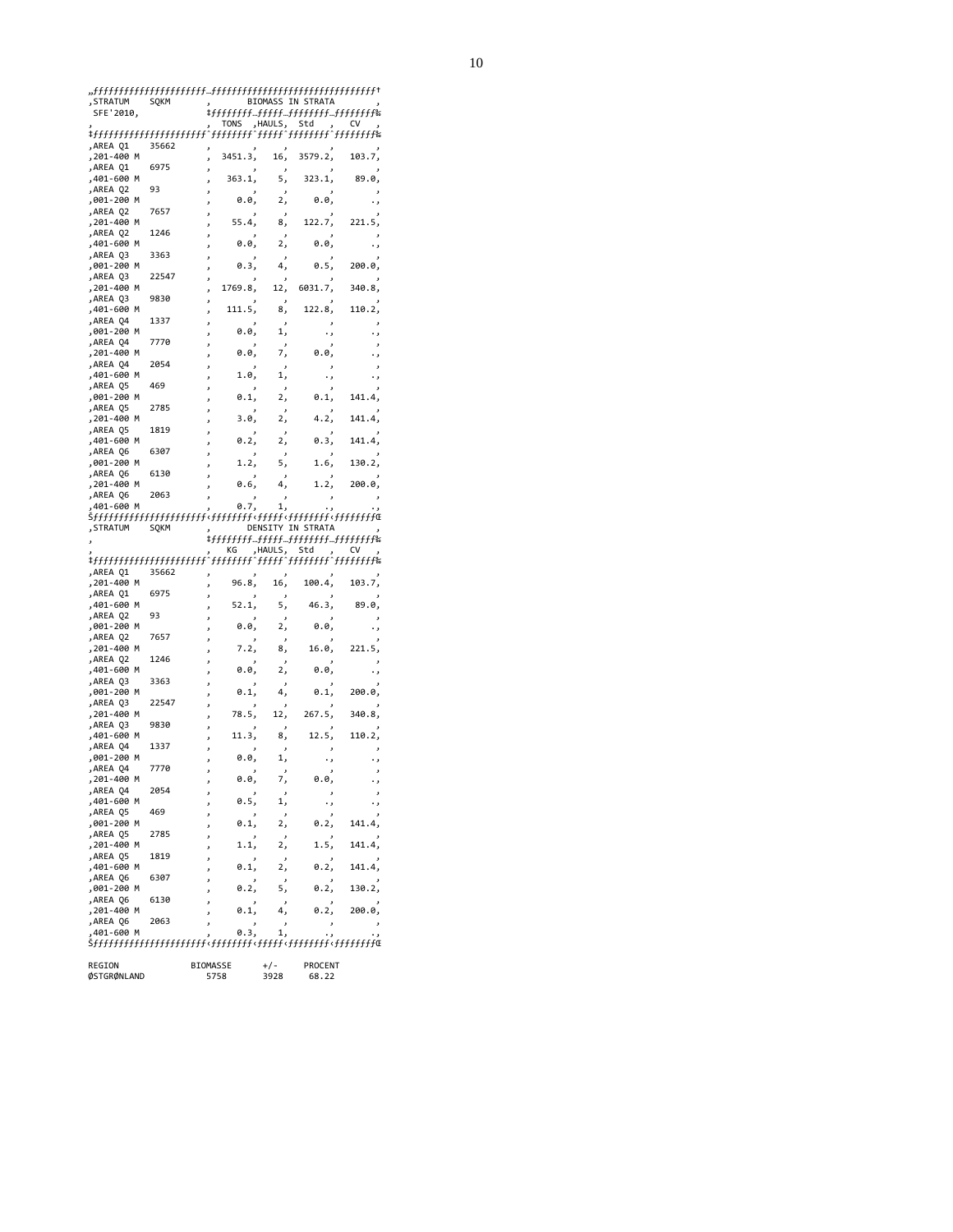| SURVEY 2009 STATION LIST, PAAMIUT<br>Stratum & FixPos- Mean Haul P.bor. catch<br>Station number identifier depth duration kg. |                                                                                                                                                                                                                                                      |                |          |                   |
|-------------------------------------------------------------------------------------------------------------------------------|------------------------------------------------------------------------------------------------------------------------------------------------------------------------------------------------------------------------------------------------------|----------------|----------|-------------------|
|                                                                                                                               |                                                                                                                                                                                                                                                      |                |          |                   |
|                                                                                                                               |                                                                                                                                                                                                                                                      |                |          |                   |
| Q1-2                                                                                                                          |                                                                                                                                                                                                                                                      |                |          |                   |
| 2009-PA-05-011                                                                                                                | 222-4XIVB 248.5 15<br>212-4XIVB 366.0 15<br>212-4XIVB 366.0 15<br>212-4XIVB 316.0 15<br>212-4XIVB 316.0 15<br>212-4XIVB 366.0 15<br>212-4XIVB 366.0 15<br>212-4XIVB 285.0 15<br>212-4XIVB 324.0 15<br>212-4XIVB 226.0 15<br>212-4XIVB 226.0 15<br>21 |                |          | 0.165             |
| 2009-PA-05-010                                                                                                                |                                                                                                                                                                                                                                                      |                |          | 14.374            |
| 2009-PA-05-013                                                                                                                |                                                                                                                                                                                                                                                      |                |          | 2.341             |
| 2009-PA-04-062                                                                                                                |                                                                                                                                                                                                                                                      |                |          | 0.034             |
| 2009-PA-05-012                                                                                                                |                                                                                                                                                                                                                                                      |                |          | 0.600             |
| 2009-PA-05-003<br>2009-PA-04-080                                                                                              |                                                                                                                                                                                                                                                      |                |          | 8.207<br>0.443    |
| 2009-PA-04-079                                                                                                                |                                                                                                                                                                                                                                                      |                |          | 0.000             |
| 2009-PA-05-007                                                                                                                |                                                                                                                                                                                                                                                      |                |          | 9.116             |
| 2009-PA-04-063                                                                                                                |                                                                                                                                                                                                                                                      |                |          | 0.338             |
| 2009-PA-05-004                                                                                                                |                                                                                                                                                                                                                                                      |                |          | 0.098             |
| 2009-PA-04-064                                                                                                                |                                                                                                                                                                                                                                                      |                |          | 4.796             |
| 2009-PA-04-065                                                                                                                |                                                                                                                                                                                                                                                      |                |          | 4.962             |
| 2009-PA-04-078<br>2009-PA-05-006                                                                                              |                                                                                                                                                                                                                                                      |                |          | 0.022<br>0.782    |
| 2009-PA-05-005                                                                                                                |                                                                                                                                                                                                                                                      |                |          | 2.973             |
| 2009-PA-04-069                                                                                                                |                                                                                                                                                                                                                                                      |                |          | 11.427            |
| 2009-PA-04-070                                                                                                                |                                                                                                                                                                                                                                                      |                |          | 0.088             |
| 2009-PA-04-071                                                                                                                |                                                                                                                                                                                                                                                      |                |          | 15.807            |
| 2009-PA-04-073                                                                                                                |                                                                                                                                                                                                                                                      |                |          | 20.601            |
| 2009-PA-04-072                                                                                                                |                                                                                                                                                                                                                                                      |                |          | 11.976            |
| Stratum: Q1-4                                                                                                                 |                                                                                                                                                                                                                                                      |                |          |                   |
| 2009-PA-04-068  Q14-6XIVB  465.0  15                                                                                          |                                                                                                                                                                                                                                                      |                |          | 6.032             |
| Stratum: Q2-0                                                                                                                 |                                                                                                                                                                                                                                                      |                |          |                   |
|                                                                                                                               |                                                                                                                                                                                                                                                      |                | 15       | 0.007             |
|                                                                                                                               |                                                                                                                                                                                                                                                      |                |          |                   |
| Stratum: Q2-2                                                                                                                 |                                                                                                                                                                                                                                                      |                |          |                   |
|                                                                                                                               |                                                                                                                                                                                                                                                      |                |          | 0.000             |
|                                                                                                                               |                                                                                                                                                                                                                                                      |                |          | 0.000<br>9.336    |
|                                                                                                                               |                                                                                                                                                                                                                                                      |                |          | 0.015             |
|                                                                                                                               |                                                                                                                                                                                                                                                      |                |          | 0.000             |
|                                                                                                                               |                                                                                                                                                                                                                                                      |                |          | 0.000             |
| 2009-PA-05-001                                                                                                                | Q22-4XIVB 372.5                                                                                                                                                                                                                                      |                | 15       | 0.000             |
|                                                                                                                               |                                                                                                                                                                                                                                                      |                |          |                   |
| Stratum: Q2-4                                                                                                                 |                                                                                                                                                                                                                                                      |                |          |                   |
| 2009-PA-04-061                                                                                                                |                                                                                                                                                                                                                                                      |                |          | 0.000             |
| 2009-PA-04-094<br>2009-PA-04-093                                                                                              | Q24-6XIVB 415.5 15<br>Q24-6XIVB 436.0 15<br>Q24-6XIVB 443.5 15                                                                                                                                                                                       |                |          | 0.000<br>0.007    |
|                                                                                                                               |                                                                                                                                                                                                                                                      |                |          |                   |
| Stratum: Q3-0                                                                                                                 |                                                                                                                                                                                                                                                      |                |          |                   |
| 2009-PA-04-049                                                                                                                |                                                                                                                                                                                                                                                      |                |          | 0.000             |
| 2009-PA-05-035                                                                                                                | Q30-2XIVB 153.0 15<br>Q30-2XIVB 180.5 15<br>Q30-2XIVB 168.5 15                                                                                                                                                                                       |                |          | 0.042             |
| 2009-PA-05-040                                                                                                                |                                                                                                                                                                                                                                                      |                |          | 0.000             |
| Stratum: Q3-2                                                                                                                 |                                                                                                                                                                                                                                                      |                |          |                   |
|                                                                                                                               |                                                                                                                                                                                                                                                      |                |          | 0.000             |
|                                                                                                                               |                                                                                                                                                                                                                                                      |                |          | 0.031             |
|                                                                                                                               |                                                                                                                                                                                                                                                      |                |          | 0.000             |
|                                                                                                                               |                                                                                                                                                                                                                                                      |                |          | 0.000             |
|                                                                                                                               |                                                                                                                                                                                                                                                      |                |          | 0.043             |
|                                                                                                                               |                                                                                                                                                                                                                                                      |                |          | 0.703             |
|                                                                                                                               |                                                                                                                                                                                                                                                      |                |          | 8.804<br>9.209    |
|                                                                                                                               |                                                                                                                                                                                                                                                      |                |          | 0.000             |
|                                                                                                                               |                                                                                                                                                                                                                                                      |                |          | 0.000             |
| 2009-PA-04-051                                                                                                                | Q32-4XIVB                                                                                                                                                                                                                                            | 271.0          | 15       | 0.000             |
| 2009-PA-04-053                                                                                                                | Q32-4XIVB                                                                                                                                                                                                                                            | 329.0          | 15       | 1.257             |
| 2009-PA-05-036                                                                                                                | Q32-4XIVB                                                                                                                                                                                                                                            | 230.5          | 14       | 0.274             |
| 2009-PA-05-034                                                                                                                | Q32-4XIVB                                                                                                                                                                                                                                            | 282.0          | 15       | 0.141             |
| 2009-PA-05-037<br>2009-PA-05-039                                                                                              | Q32-4XIVB                                                                                                                                                                                                                                            | 235.5<br>204.0 | 15<br>15 | 0.016             |
| 2009-PA-05-038                                                                                                                | Q32-4XIVB<br>032-4XIVB                                                                                                                                                                                                                               | 225.5          | 9        | 0.006<br>0.018    |
|                                                                                                                               |                                                                                                                                                                                                                                                      |                |          |                   |
| Stratum: Q3-4                                                                                                                 |                                                                                                                                                                                                                                                      |                |          |                   |
| 2009-PA-05-029                                                                                                                | Q34-6XIVB 411.0<br>Q34-6XIVB 428.5                                                                                                                                                                                                                   |                | 15       | 0.000             |
| 2009-PA-04-050                                                                                                                |                                                                                                                                                                                                                                                      |                | 15       | 2.881             |
| 2009-PA-04-052                                                                                                                | Q34-6XIVB                                                                                                                                                                                                                                            | 441.0          | 15       | 2.188             |
| 2009-PA-05-030                                                                                                                | 034-6XIVB<br>034-6XIVB                                                                                                                                                                                                                               | 431.0          | 15       | 0.022             |
| 2009-PA-05-031                                                                                                                |                                                                                                                                                                                                                                                      | 413.5          | 15       | 0.000<br>Stratum: |
| Q4-0                                                                                                                          |                                                                                                                                                                                                                                                      |                |          |                   |
| 2009-PA-04-034                                                                                                                | Q40-2XIVB 176.5                                                                                                                                                                                                                                      |                | 15       | 0.000             |
| 2009-PA-04-037                                                                                                                | Q40-2XIVB                                                                                                                                                                                                                                            | 191.0          | 15       | 0.014             |
| 2009-PA-04-040                                                                                                                | Q40-2XIVB                                                                                                                                                                                                                                            | 189.0          | 15       | 0.000             |
| Stratum: Q4-2                                                                                                                 |                                                                                                                                                                                                                                                      |                |          |                   |
| 2009-PA-04-035                                                                                                                | Q42-4XIVB 255.5                                                                                                                                                                                                                                      |                | 15       | 0.010             |
| 2009-PA-04-036                                                                                                                | Q42-4XIVB                                                                                                                                                                                                                                            | 232.0          | 15       | 0.000             |
| 2009-PA-04-038                                                                                                                | Q42-4XIVB                                                                                                                                                                                                                                            | 217.5          | 15       | 0.000             |
| 2009-PA-04-039                                                                                                                | Q42-4XIVB                                                                                                                                                                                                                                            | 260.5          | 15       | 0.005             |
| 2009-PA-04-041                                                                                                                | Q42-4XIVB                                                                                                                                                                                                                                            | 213.5          | 15       | 0.000             |
| 2009-PA-05-072                                                                                                                | Q42-4XIVB                                                                                                                                                                                                                                            | 366.5          | 15       | 0.000             |
| 2009-PA-05-071                                                                                                                | Q42-4XIVB                                                                                                                                                                                                                                            | 317.0          | 15       | 0.000             |
| 2009-PA-05-065                                                                                                                | Q42-4XIVB                                                                                                                                                                                                                                            | 280.5          | 15       | 0.000             |
| 2009-PA-05-064<br>2009-PA-05-067                                                                                              | Q42-4XIVB<br>Q42-4XIVB                                                                                                                                                                                                                               | 231.0<br>212.5 | 15<br>15 | 0.000<br>0.000    |
| 2009-PA-05-068                                                                                                                | Q42-4XIVB                                                                                                                                                                                                                                            | 258.5          | 15       | 0.000             |
| 2009-PA-05-052                                                                                                                | Q32-4XIVB                                                                                                                                                                                                                                            | 233.5          | 10       | 0.000             |
| 2009-PA-05-063                                                                                                                | Q42-4XIVB                                                                                                                                                                                                                                            | 217.5          | 15       | 0.000             |
| 2009-PA-05-061                                                                                                                | Q42-4XIVB                                                                                                                                                                                                                                            | 311.5          | 15       | 0.000             |

| Stratum: 04-4                              |                    |                      |    |                   |
|--------------------------------------------|--------------------|----------------------|----|-------------------|
|                                            |                    |                      |    | 0.000             |
| 2009-PA-05-070    Q44-6XIVB    488.0    15 |                    |                      |    | 0.032             |
| 2009-PA-05-069                             | Q44-6XIVB 498.0 15 |                      |    | 0.006             |
|                                            |                    |                      |    | ---------Stratum: |
| 05-0                                       |                    |                      |    |                   |
|                                            |                    |                      |    | 0.000             |
| 2009-PA-04-032                             | 050-2XIVB          | 161.5 15             |    | 0.000             |
| $05 - 2$                                   |                    |                      |    | --------Stratum:  |
|                                            |                    |                      |    | 0.000             |
|                                            |                    |                      |    | 0.000             |
| 2009-PA-04-033                             | 052-4XIVB          | 201.0 15             |    | 0.000             |
| . <b>.</b> .                               |                    |                      |    |                   |
| Stratum: 05-4                              |                    |                      |    |                   |
| 2009-PA-05-077                             | 054-6XIVB 417.5 11 |                      |    | 0.013             |
| Stratum: 06-0                              |                    |                      |    |                   |
| 2009-PA-04-001                             | GJ062              | 183.0 15             |    | 0.000             |
| 2009-PA-04-003                             | Q60-2XIVB          | 189.0 10             |    | 0.023             |
| 2009-PA-04-005                             | GL064              | 191.0 15<br>177.5 15 |    | 0.132             |
| 2009-PA-04-007                             | GP064              |                      |    | 0.028             |
| 2009-PA-04-012                             | GZ066              | 176.0 15             |    | 0.040             |
|                                            |                    |                      |    | $---String$       |
| $06 - 2$                                   |                    |                      |    |                   |
| 2009-PA-04-002                             | GJ063 COM          | 228.0                | 15 | 0.018             |
| 2009-PA-04-004                             | 062-4XIVB          | 241.0 15             |    | 0.016             |
| 2009-PA-04-006                             | <b>GM065</b>       | 323.5 15             |    | 0.040             |
| 2009-PA-04-008                             | 062-4XIVB 207.0 15 |                      |    | 0.026             |
| 2009-PA-04-009                             | GT066 244.0 15     |                      |    | 0.006             |
| 2009-PA-04-011                             | 062-4XIVB          | 340.0 15             |    | 0.000             |
| Stratum: 06-4                              |                    |                      |    |                   |
| 2009-PA-04-010 GX066                       |                    | 514.0 15             |    | 0.027             |
| 2009-PA-04-013                             | 064-6XIVB          | 504.5 15             |    | 0.038             |
|                                            |                    |                      |    |                   |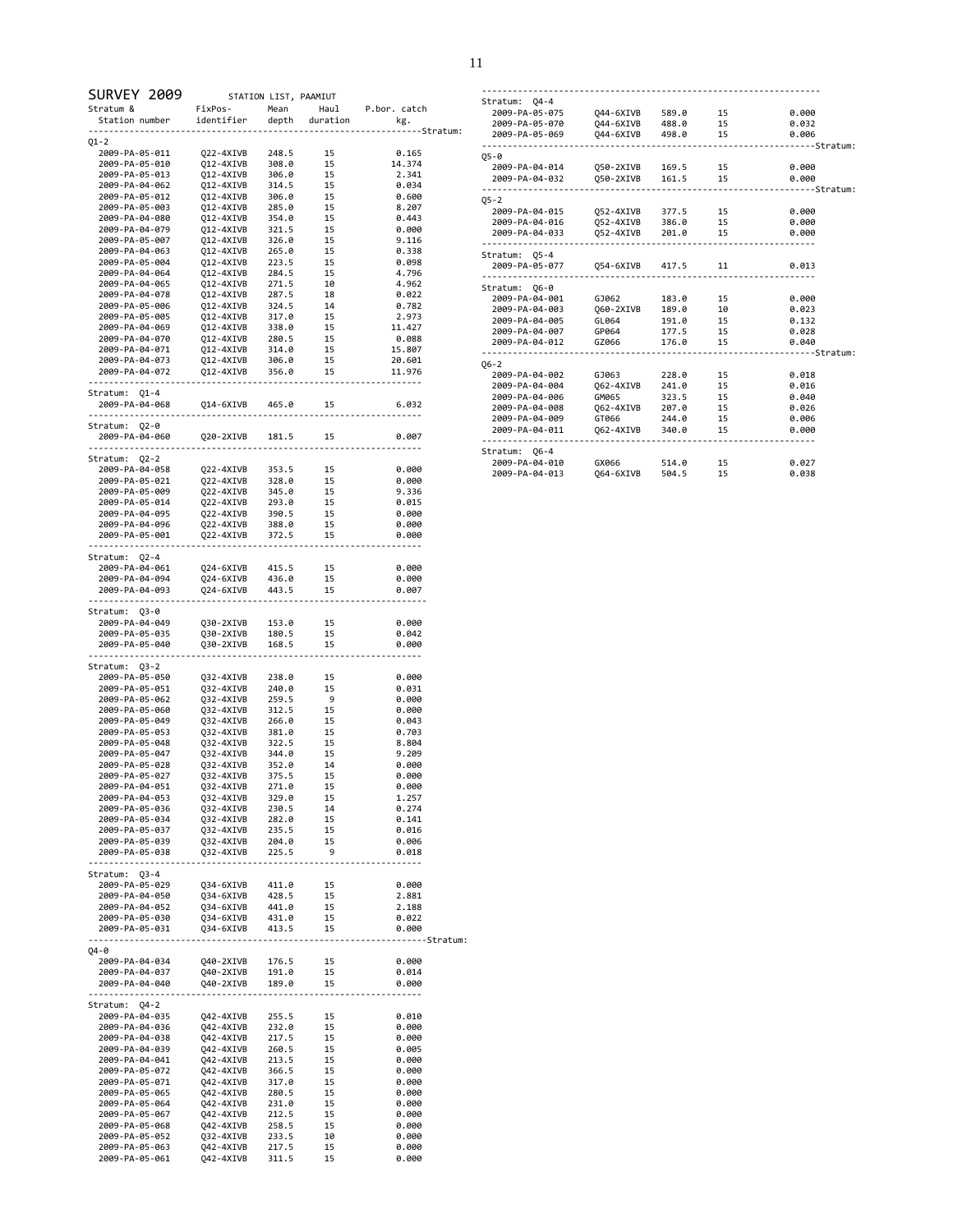| , STRATUM                | SOKM  |                |         | BIOMASS IN STRATA |                          |
|--------------------------|-------|----------------|---------|-------------------|--------------------------|
| 'SFE'2009                |       |                |         |                   |                          |
|                          |       | TONS           | ,HAULS, | Std               | cv                       |
|                          |       |                |         |                   |                          |
| ,AREA Q1                 | 35662 |                |         |                   |                          |
| ,201-400 M<br>AREA Q1,   | 6975  | 5688.0,        | 21,     | 6750.4,           | 118.7,                   |
| ,401-600 M               |       | د<br>1257.0,   | 1,      |                   | ر                        |
| AREA Q2,                 | 93    |                |         |                   | $\overline{ }$           |
| ,001-200 M               |       | 0.0,           | 1,      |                   | ٠,                       |
| ,AREA Q2                 | 7657  |                |         |                   |                          |
| ,201-400 M               |       | 324.9,         | 7,      | 858.0,            | 264.1,                   |
| ,AREA Q2                 | 1246  |                |         |                   |                          |
| ,401-600 M               |       | 0.1,           | 3,      | 0.1,              | 173.2,                   |
| ,AREA Q3                 | 3363  |                |         |                   |                          |
| ,001-200 M<br>,AREA Q3   | 22547 | 1.5,           | 3,      | 2.6,              | 173.2,                   |
| ,201-400 M               |       | 874.4.         | 17,     | 2146.6,           | 245.5.                   |
| ,AREA Q3                 | 9830  |                |         |                   |                          |
| ,401-600 M               |       | 281.1,         | 5,      | 382.9,            | 136.2,                   |
| AREA Q4,                 | 1337  |                |         |                   |                          |
| ,001-200 M               |       | 0.2,           | 3,      | 0.4,              | 173.2,                   |
| ,AREA Q4                 | 7770  |                |         |                   |                          |
| ,201-400 M               |       | 0.3,           | 14,     | 0.7,              | 260.1,                   |
| ,AREA Q4<br>,401-600 M   | 2054  | 0.8,           |         | 1.0,              | 134.8,                   |
| AREA Q5,                 | 469   |                | 3,      |                   |                          |
| ,001-200 M               |       | 0.0,           | 2,      | 0.0,              |                          |
| ,AREA Q5                 | 2785  |                |         |                   |                          |
| ,201-400 M               |       | 0.0,           | 3,      | 0.0,              |                          |
| AREA Q5,                 | 1819  |                |         |                   |                          |
| ,401-600 M               |       | 1.2,           | 1,      |                   | $\cdot$                  |
| ,AREA Q6                 | 6307  |                |         |                   |                          |
| ,001-200 M               |       | 11.2,          | 5,      | 12.5,             | 111.3,                   |
| ,AREA Q6                 | 6130  | 3.6,           |         |                   |                          |
| ,201-400 M<br>,AREA Q6   | 2063  |                | 6,      | 3.2,              | 87.6,                    |
| ,401-600 M               |       | 2.2,           | 2,      | 0.0,              | 1.9,                     |
|                          |       |                |         |                   |                          |
| STRATUM,                 | SQKM  |                |         | DENSITY IN STRATA |                          |
| 'SFE'2009                |       |                |         |                   |                          |
|                          |       | КG             | ,HAULS, | Std               | cv                       |
| tfffffffffffffffffffffff |       |                |         |                   |                          |
| AREA Q1,                 | 35662 | 159.5,         |         |                   |                          |
| ,201-400 M<br>,AREA Q1   | 6975  | ر              | 21,     | 189.3,            | 118.7,                   |
| ,401-600 M               |       | 180.2,         | 1,      |                   |                          |
| AREA Q2,                 | 93    |                |         |                   | د                        |
| ,001-200 M               |       | 0.2,           | 1,      |                   | $\overline{\phantom{a}}$ |
| AREA Q2,                 | 7657  |                |         |                   |                          |
| ,201-400 M               |       | 42.4,          | 7,      | 112.1,            | 264.1,                   |
| ,AREA Q2                 | 1246  |                |         |                   |                          |
| ,401-600 M               |       | 0.1,           | 3,      | 0.1,              | 173.2,                   |
| ,AREA Q3<br>,001-200 M   | 3363  | 0.4,           |         |                   |                          |
| ,AREA Q3                 | 22547 |                | 3,      | 0.8,              | 173.2,                   |
| ,201-400 M               |       | 38.8,          | 17,     | 95.2,             | 245.5,                   |
| ,AREA Q3                 | 9830  |                |         |                   |                          |
| ,401-600 M               |       | 28.6,          | 5,      | 38.9,             | 136.2,                   |
| AREA Q4,                 | 1337  |                |         |                   |                          |
| ,001-200 M               |       | 0.2,           | 3,      | 0.3,              | 173.2,                   |
| ,AREA Q4                 | 7770  |                |         |                   |                          |
| ,201-400 M               |       | 0.0,           | 14,     | 0.1,              | 260.1,                   |
| ,AKEA Q4<br>,401-600 M   | 2054  | ر<br>0.4,      | 3,      | 0.5,              | 134.8,                   |
| ,AREA Q5                 | 469   | ر              |         |                   |                          |
| ,001-200 M               |       | J<br>0.0,<br>J | 2,      | 0.0,              | ر<br>٠,                  |
| AREA Q5,                 | 2785  | ر              |         |                   | ر                        |
| ,201-400 M               |       | 0.0,<br>ر      | 3,      | 0.0,              | ٠,                       |
| ,AREA Q5                 | 1819  | J              |         |                   | ر                        |
| ,401-600 M               |       | 0.7,<br>ر      | 1,      | ٠,                | ٠,                       |
| ,AREA Q6                 | 6307  |                |         |                   | ر                        |
| ,001-200 M<br>,AREA Q6   | 6130  | 1.8,<br>J      | 5,      | 2.0,              | 111.3,                   |
| ,201-400 M               |       | ر<br>0.6,<br>ر | 6,      | 0.5,              | 87.6,                    |
|                          |       |                |         |                   |                          |
| ,AREA Q6                 | 2063  | J              |         |                   |                          |
| ,401-600 M               |       | 1.1,           | 2,      | 0.0,              | 1.9,                     |

| REGION      | <b>BIOMASSE</b> | $+/-$ | PROCENT |
|-------------|-----------------|-------|---------|
| ØSTGRØNLAND | 8446            | 3852  | 45.61   |
|             |                 |       |         |